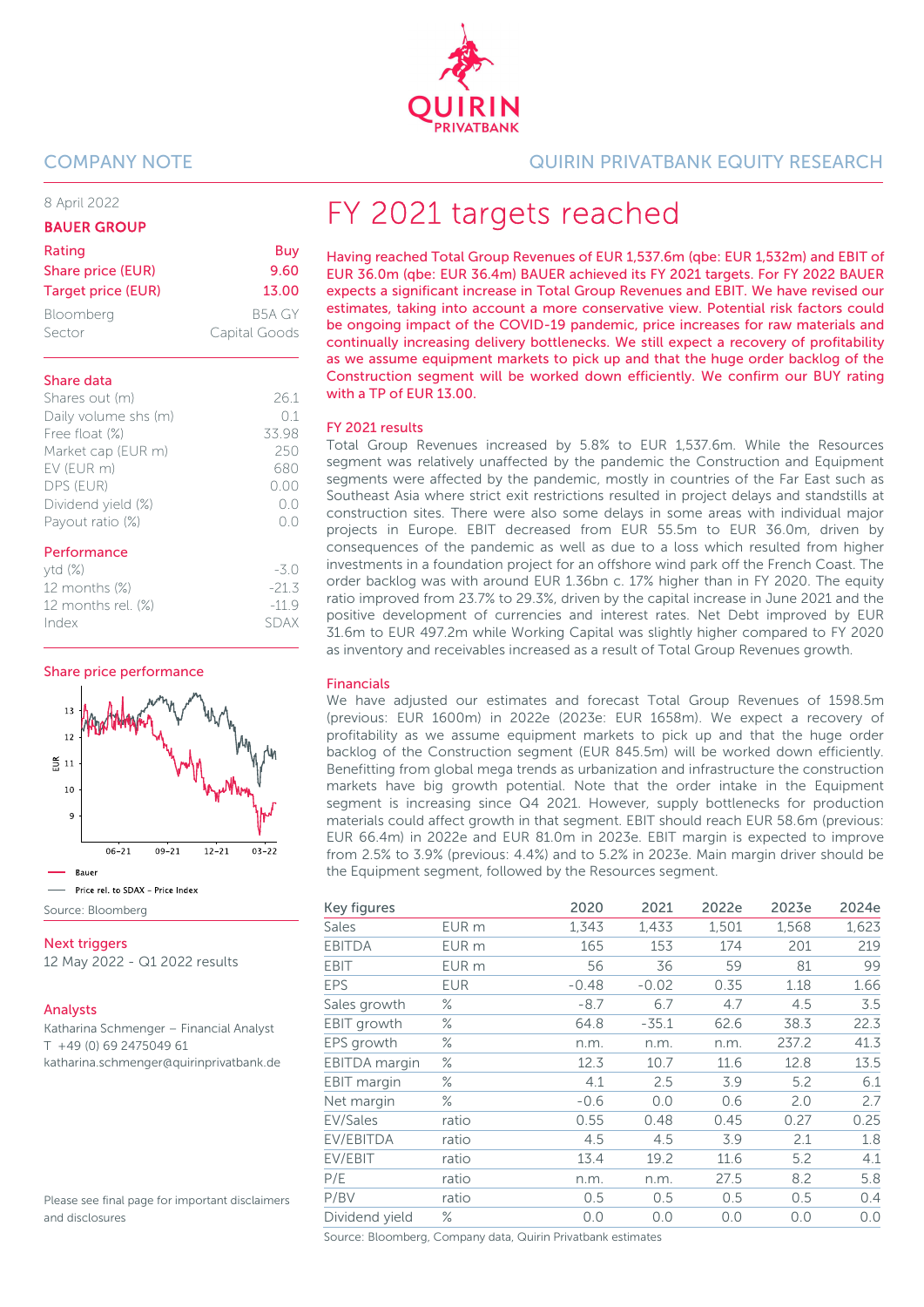# Financials

| New estimates                    |             |             |             |             |
|----------------------------------|-------------|-------------|-------------|-------------|
|                                  | 2022e (old) | 2022e (new) | 2023e (old) | 2023e (new) |
| <b>Total Group Revenues EURm</b> | 1600.0      | 1598.5      | 1653.5      | 1658.0      |
| <b>EBIT EURm</b>                 | 66.4        | 58.6        | 964         | 81.0        |
| Source: Quirin Privatbank        |             |             |             |             |

#### P&L statement in EUR m

|                             | 2021    | yoy      | 2022e   | yoy   | 2023e   | yoy   |
|-----------------------------|---------|----------|---------|-------|---------|-------|
| Construction segment        |         |          |         |       |         |       |
| <b>Total Group Revenues</b> | 682.4   | 2.0%     | 734.0   | 7.6%  | 765.0   | 4.2%  |
| <b>EBIT</b>                 | $-8.6$  | n.m.     | 12.0    | n.m.  | 20.0    | 66.7% |
| EBIT margin                 | n.m.    |          | 1.7%    |       | 2.7%    |       |
| Equipment segment           |         |          |         |       |         |       |
| <b>Total Group Revenues</b> | 681.5   | 11.6%    | 685.0   | 0.5%  | 710.0   | 3.6%  |
| <b>EBIT</b>                 | 36.9    | 22.6%    | 38.0    | 3.1%  | 50.0    | 31.6% |
| EBIT margin                 | 6.7%    |          | 6.8%    |       | 8.8%    |       |
| Resources segment           |         |          |         |       |         |       |
| <b>Total Group Revenues</b> | 272.5   | $-7.0%$  | 273.5   | 0.4%  | 277.0   | 1.3%  |
| EBIT                        | 9.5     | 210.0%   | 9.6     | 1.2%  | 12.0    | 25.0% |
| EBIT margin                 | 3.9%    |          | 4.0%    |       | 4.8%    |       |
| <b>Bauer Group</b>          |         |          |         |       |         |       |
| Sales revenues              | 1433.1  | 6.7%     | 1500.5  | 4.7%  | 1568.3  | 4.5%  |
| <b>Total Group Revenues</b> | 1537.6  | 5.8%     | 1598.5  | 4.0%  | 1658.0  | 3.7%  |
| <b>EBITDA</b>               | 153.5   | $-7.1%$  | 173.6   | 13.1% | 201.0   | 15.8% |
| <b>FBIT</b>                 | 36.0    | $-35.1%$ | 58.6    | 62.6% | 81.0    | 38.3% |
| EBIT margin                 | 2.5%    |          | 3.9%    |       | 5.2%    |       |
| Financial result            | $-14.7$ |          | $-25.8$ |       | $-25.0$ |       |
| EBT                         | 21.3    |          | 32.8    |       | 56.0    |       |
| Taxes                       | $-17.3$ |          | $-19.7$ |       | $-21.3$ |       |
| Net profit                  | 4.0     |          | 13.1    |       | 34.7    |       |
| Non-controlling interests   | 4.6     |          | 4.0     |       | 4.0     |       |
| Net profit after minorities | $-0.6$  |          | 9.1     |       | 30.7    |       |

Source: BAUER, Quirin Privatbank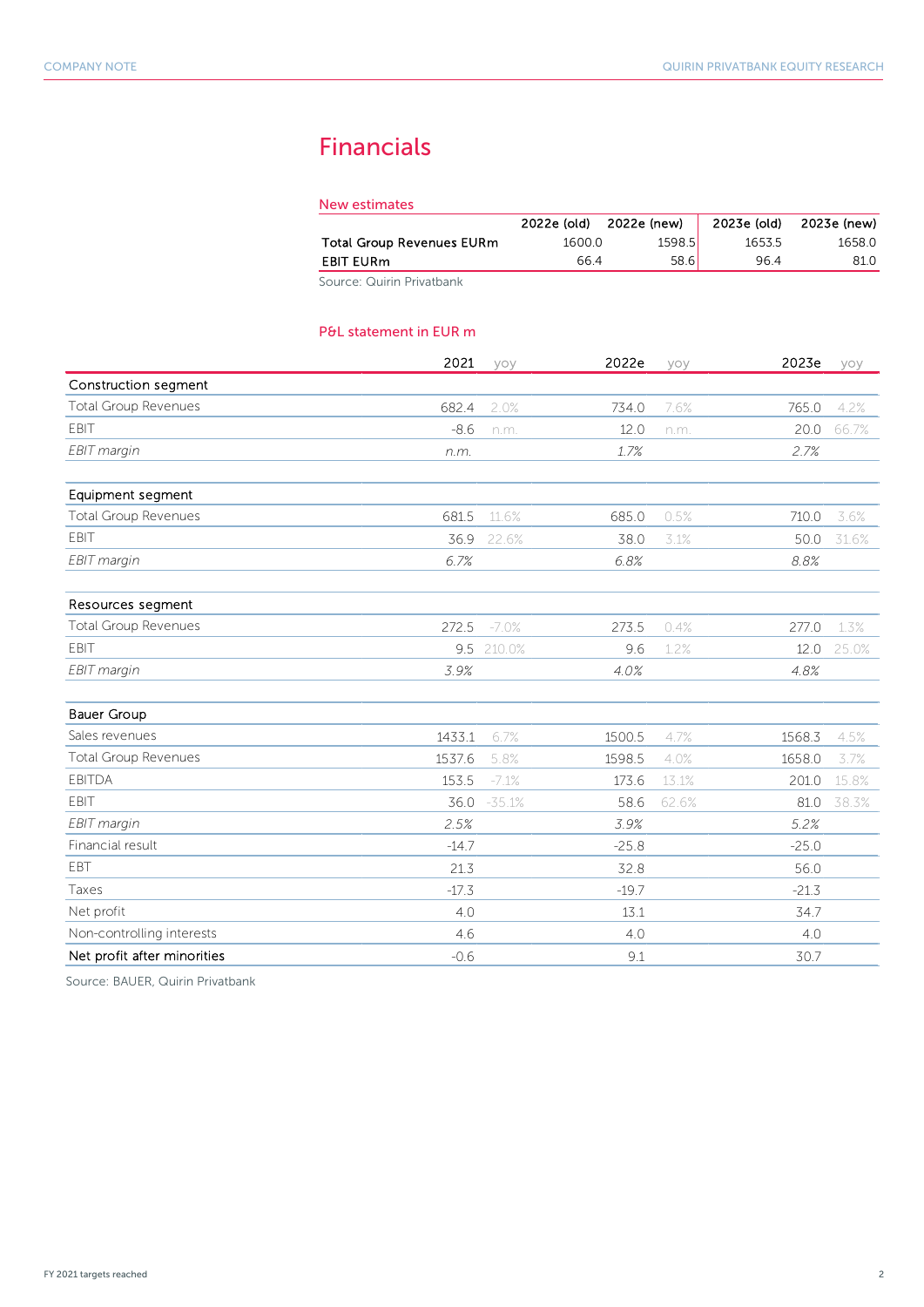*DCF model TP: EUR 13.00* 

## Valuation

#### Discounted Cash flow model

We have derived a target price of EUR 13.00 from a DCF model valuation. The key parameters of the model are as follows:

- Driven by an expected recovery of the Construction and Equipment segment we expect high Sales growth in 2022e and 2023e which should stabilize to 2.8% in 2031e.
- We foreast EBIT margin to further improve reaching 7.0% in 2031e.
- CAPEX as a % of sales is expected to decrease from 9.0% in 2022e to 7.6% in 2031e.
- Tax rate is expected to be 36% from 2024e onwards.
- Our terminal value is based on the assumption of a growth rate of 1.0% consistently.
- We calculated a WACC of around 7.86% (Equity ratio: 70%; financial debt cost: 4.9% and company beta: 1.2). The model results to an equity value of c. 338m (EUR 13.00 per share).

|                 |         |          | DCF model for BAUER |          |          |          |                   |          |          |          |         |
|-----------------|---------|----------|---------------------|----------|----------|----------|-------------------|----------|----------|----------|---------|
| (EUR m)         | 2022e   | 2023e    | 2024e               | 2025e    | 2026e    |          | 2027e 2028e 2029e |          | 2030e    | 2031e    | TV      |
| <b>Sales</b>    | 1,501   | 1,568    | 1,623               | 1,688    | 1,754    | 1,819    | 1,883             | 1,943    | 2,001    | 2,057    |         |
| growth yo y     | 4.7%    | 4.5%     | 3.5%                | 4.0%     | 3.9%     | 3.7%     | 3.5%              | 3.2%     | 3.0%     | 2.8%     |         |
| <b>EBIT</b>     | 59      | 81       | 99                  | 110      | 116      | 122      | 128               | 134      | 138      | 144      |         |
| EBIT margin     | 3.9%    | 5.2%     | 6.1%                | 6.5%     | 6.6%     | 6.7%     | 6.8%              | 6.9%     | 6.9%     | 7.0%     |         |
| Taxes           | $-35.1$ | $-30.8$  | $-35.6$             | $-39.5$  | $-41.7$  | $-43.9$  | $-46.1$           | $-48.3$  | $-49.7$  | $-51.8$  |         |
| <b>Tax rate</b> | 60%     | 38%      | 36%                 | 36%      | 36%      | 36%      | 36%               | 36%      | 36%      | 36%      |         |
| Depreciation    | 115.0   | 120.0    | 120.0               | 126.6    | 132.4    | 137.8    | 142.8             | 147.5    | 152.0    | 156.3    |         |
| % of sales      | 7.7%    | 7.7%     | 7.4%                | 7.5%     | 7.6%     | 7.6%     | 7.6%              | 7.6%     | 7.6%     | 7.6%     |         |
| Capex           | -135.0  | $-140.0$ | $-145.0$            | $-139.6$ | $-139.2$ | $-141.3$ | $-144.7$          | $-148.5$ | $-152.5$ | $-156.3$ |         |
| % of sales      | 9.0%    | 8.9%     | 8.9%                | 8.3%     | 7.9%     | 7.8%     | 7.7%              | 7.6%     | 7.6%     | 7.6%     |         |
| ∆ NWC           | $-15.0$ | 7.0      | 4.0                 | $-3.4$   | $-3.5$   | $-3.6$   | $-3.8$            | $-3.9$   | $-4.0$   | $-4.1$   |         |
| % of sales      | 1.0%    | $-0.4%$  | $-0.2%$             | 0.2%     | 0.2%     | 0.2%     | 0.2%              | 0.2%     | 0.2%     | 0.2%     |         |
| <b>FCF</b>      | $-11.6$ | 37.2     | 42.4                | 53.9     | 63.8     | 70.9     | 76.4              | 81.0     | 83.9     | 88.0     | 1,296.6 |
| growth yo y     | nm      | nm       | 13.9%               | 27.1%    | 18.5%    | 11.0%    | 7.8%              | 6.1%     | 3.6%     | 5.0%     | 1.0%    |
| <b>PV FCF</b>   | $-11.0$ | 32.6     | 34.5                | 40.6     | 44.6     | 45.9     | 45.9              | 45.1     | 43.3     | 42.2     | 621.0   |

| <b>PV Forecast Period</b>    | 364  | Sensitivity     |                |       |       | Terminal growth rate |       |       |
|------------------------------|------|-----------------|----------------|-------|-------|----------------------|-------|-------|
| <b>PV Terminal Value</b>     | 621  | <b>Analysis</b> |                | 0.0%  | 0.5%  | 1.0%                 | 1.5%  | 2.0%  |
|                              |      |                 | 7.07%          | 14.34 | 16.34 | 18.67                | 21.41 | 24.70 |
| Enterprise value             | 985  |                 | 7.47%          | 11.91 | 13.64 | 15.64                | 17.97 | 20.73 |
| - Net Debt / Net Cash        | 494  | <b>WACC</b>     | 7.86%          | 9.73  | 11.24 | 12.97                | 14.97 | 17.31 |
| - Pension Provisions         | 152  |                 | 8.25%          | 7.77  | 9.09  | 10.59                | 12.32 | 14.32 |
| Equity value                 | 338  |                 | 8.64%          | 5.99  | 7.15  | 8.46                 | 9.96  | 11.69 |
| Number of shares             | 26.1 |                 |                |       |       |                      |       |       |
| Value per share $(\epsilon)$ | 13.0 | Risk free rate  |                | 2.40% |       | Equity ratio         |       | 70%   |
|                              |      | Cost of debt    |                | 4.90% |       | Company beta         |       | 1.2   |
|                              |      |                 | Market Premium | 6.00% |       | <b>WACC</b>          |       | 7.86% |

Source: Quirin Privatbank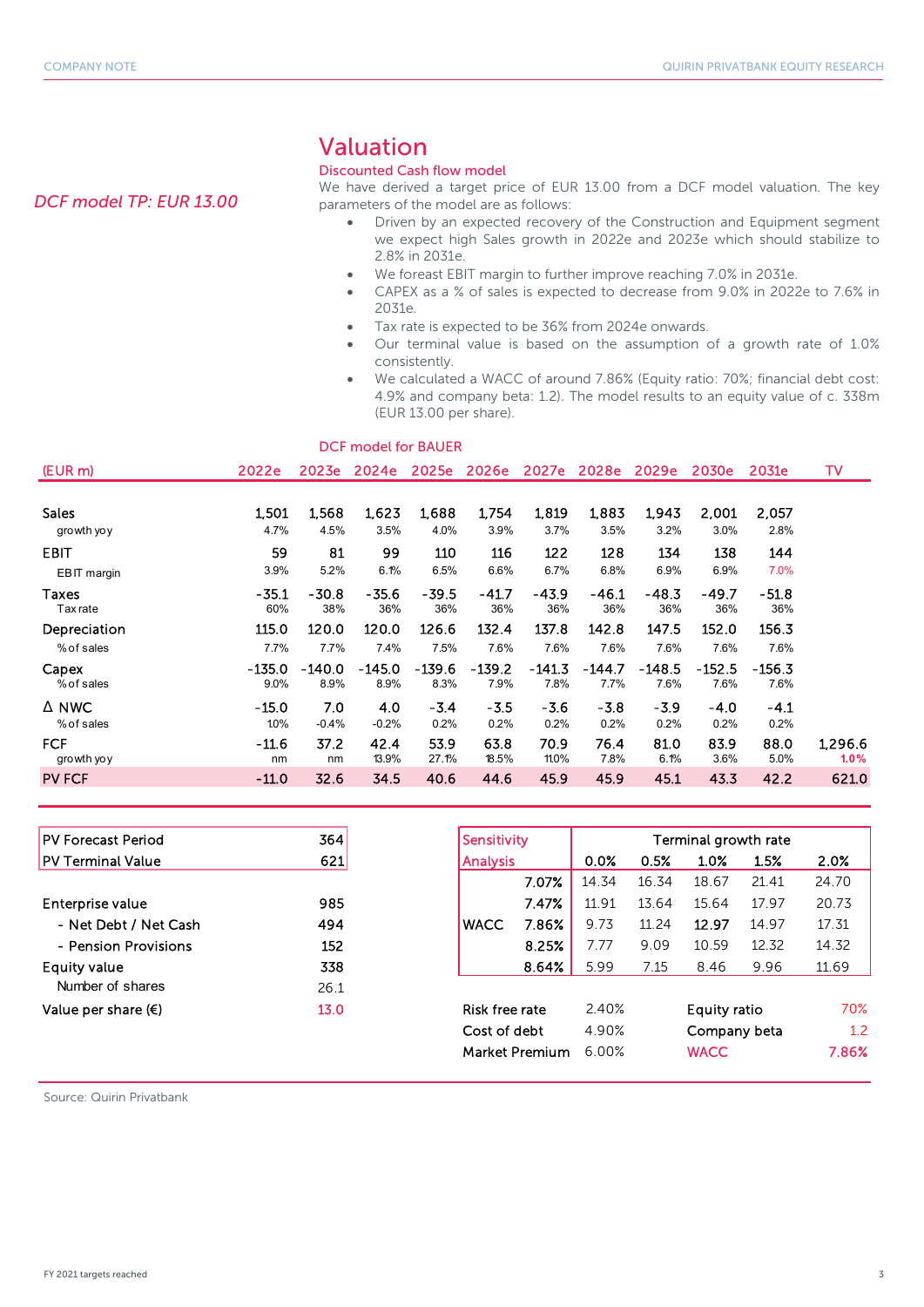#### Profit & loss statement

| Profit & loss statement (EUR m) | 2020     | <b>YOY</b> | 2021     | <b>YOY</b> | 2022e    | <b>YOY</b> | 2023e    | <b>YOY</b> | 2024e    | YOY   |
|---------------------------------|----------|------------|----------|------------|----------|------------|----------|------------|----------|-------|
| Sales                           | 1.343.2  | $-8.7%$    | 1,433.1  | 6.7%       | 1,500.5  | 4.7%       | 1,568.3  | 4.5%       | 1,623.3  | 3.5%  |
| <b>Unfinished Goods</b>         | $-16.8$  |            | 5.4      |            | 13.0     |            | 15.0     |            | 17.0     |       |
| Other own work capitalized      | 8.1      |            | 15.1     |            | 10.0     |            | 10.0     |            | 4.7      |       |
| Other operating earnings        | 66.8     |            | 18.8     |            | 10.0     |            | 10.0     |            | 10.0     |       |
| Cost of goods                   | $-626.1$ |            | $-729.7$ |            | $-741.3$ |            | $-790.0$ |            | $-813.4$ |       |
| Gross profit                    | 1,401.3  |            | 1,472.4  |            | 1,533.5  |            | 1,603.3  |            | 1,655.0  |       |
| Personnel expenses              | $-394.9$ |            | $-430.4$ |            | $-444.9$ |            | $-443.0$ |            | $-448.0$ |       |
| Depreciation                    | n.a.     |            | n.a.     |            | n.a.     |            | n.a.     |            | n.a.     |       |
| Other operating expenses        | $-224.8$ |            | $-170.1$ |            | $-185.0$ |            | $-180.6$ |            | $-183.6$ |       |
| <b>EBITDA</b>                   | 165.2    | 23.1%      | 153.5    | $-7.1%$    | 173.6    | 13.1%      | 201.0    | 15.8 %     | 219.0    | 9.0%  |
| EBITDA margin (%)               | 12.30    |            | 10.71    |            | 11.57    |            | 12.81    |            | 13.49    |       |
| EBIT                            | 55.5     | 64.8%      | 36.0     | $-35.1%$   | 58.6     | 62.6%      | 81.0     | 38.3%      | 99.0     | 22.3% |
| EBIT margin (%)                 | 4.13     |            | 2.51     |            | 3.90     |            | 5.16     |            | 6.10     |       |
| Net interest                    | $-39.2$  |            | $-14.7$  |            | $-25.8$  |            | $-25.0$  |            | $-25.0$  |       |
| Income from Participations      | 9.8      |            | 11.3     |            | 11.3     |            | 11.3     |            | 9.0      |       |
| Net financial result            | $-29.4$  |            | $-3.5$   |            | $-14.5$  |            | $-13.7$  |            | $-16.0$  |       |
| Exceptional items               | 0.0      |            | 0.0      |            | 0.0      |            | 0.0      |            | 0.0      |       |
| Pretax profit                   | 16.3     | $-244.3%$  | 21.3     | 30.3%      | 32.8     | 53.9%      | 56.0     | 70.8%      | 74.0     | 32.2% |
| Pretax margin (%)               | 1.22     |            | 1.49     |            | 2.18     |            | 3.57     |            | 4.56     |       |
| Taxes                           | $-24.6$  |            | $-17.3$  |            | $-19.7$  |            | $-21.3$  |            | $-26.6$  |       |
| Tax rate (%)                    | 150.36   |            | 130.00   |            | 60.00    |            | 38.00    |            | 36.00    |       |
| Earnings after taxes            | $-8.2$   |            | 4.0      |            | 13.1     |            | 34.7     |            | 47.4     |       |
| Minorities                      | 0.2      |            | 4.6      |            | 4.0      |            | 4.0      |            | 4.0      |       |
| Group attributable income       | $-8.4$   | n.m.       | $-0.6$   | n.m.       | 9.1      | $n.m.$ %   | 30.7     | 237.2%     | 43.4     | 41.3% |
| No. of shares (m)               | 18.8     |            | 26.1     |            | 26.1     |            | 26.1     |            | 26.1     |       |
| Earnings per share (EUR)        | $-0.48$  | n.m.       | $-0.02$  | n.m.       | 0.35     | n.m.       | 1.18     | 237.2%     | 1.66     | 41.3% |
|                                 |          |            |          |            |          |            |          |            |          |       |

Source: Company data, Quirin Privatbank estimates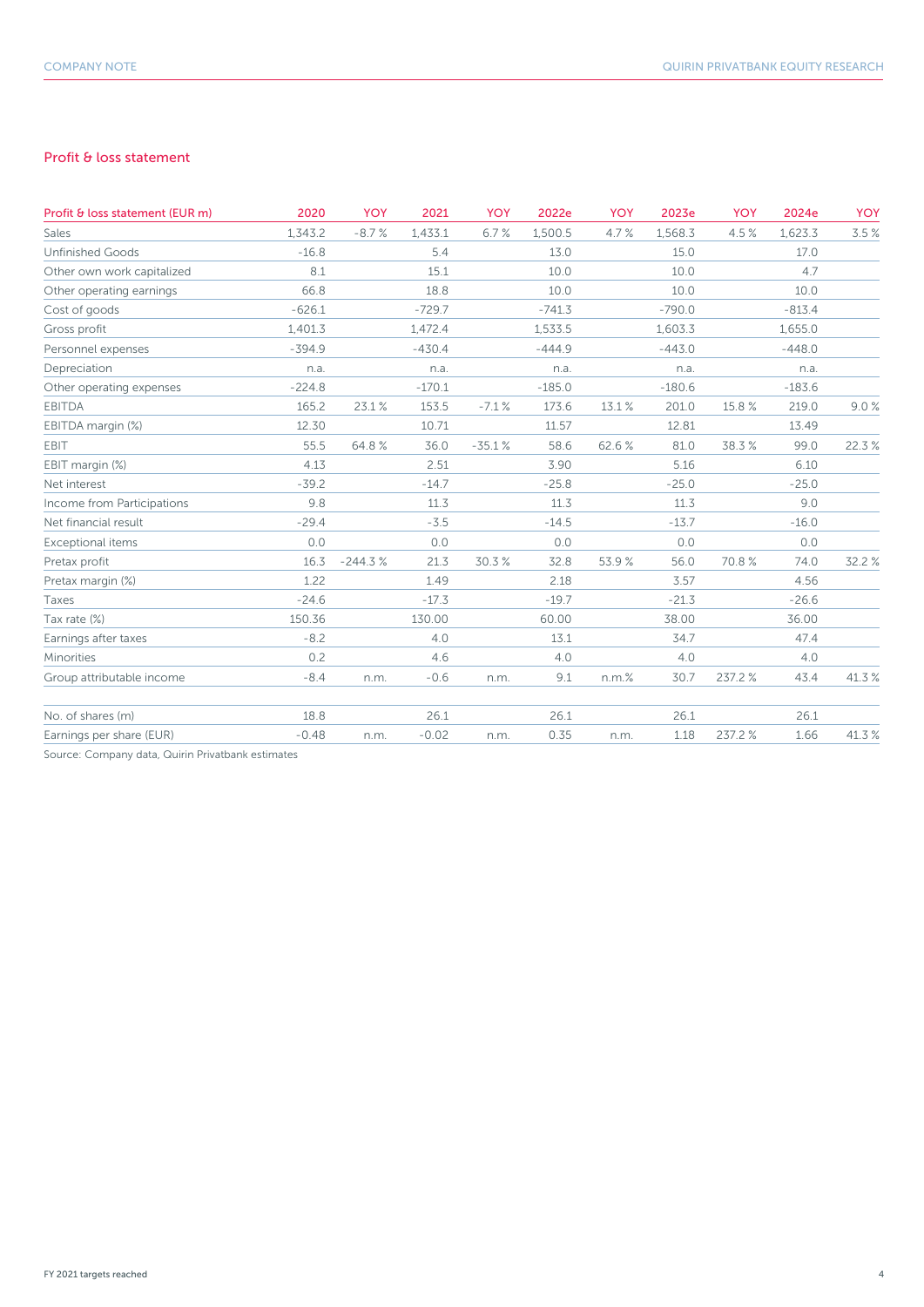#### Balance sheet

| <b>Balance sheet (EUR m)</b>          | 2020    | YOY      | 2021    | YOY     | 2022e   | YOY     | 2023e   | YOY     | 2024e   | YOY     |
|---------------------------------------|---------|----------|---------|---------|---------|---------|---------|---------|---------|---------|
| Assets                                |         |          |         |         |         |         |         |         |         |         |
| Cash and cash equivalents             | 46.0    |          | 41.3    |         | 44.4    |         | 41.9    |         | 51.2    |         |
| Accounts receivables                  | 241.4   |          | 243.0   |         | 248.0   |         | 246.0   |         | 242.0   |         |
| Inventories                           | 424.6   |          | 446.7   |         | 456.7   |         | 451.7   |         | 451.7   |         |
| Other current assets                  | 180.5   |          | 182.0   |         | 182.0   |         | 182.0   |         | 182.0   |         |
| Tax claims                            | 2.4     |          | 4.3     |         | 4.0     |         | 4.0     |         | 4.0     |         |
| Total current assets                  | 894.9   | $-4.4%$  | 917.4   | 2.5%    | 935.2   | 1.9%    | 925.7   | $-1.0%$ | 931.0   | 0.6%    |
| Fixed assets                          | 452.5   |          | 506.4   |         | 490.4   |         | 510.4   |         | 535.4   |         |
| Goodwill                              | 0.0     |          | 0.0     |         | 0.0     |         | 0.0     |         | 0.0     |         |
| Other intangible assets               | 14.6    |          | 15.9    |         | 15.9    |         | 15.9    |         | 15.9    |         |
| Financial assets                      | 0.0     |          | 0.0     |         | 0.0     |         | 0.0     |         | 0.0     |         |
| Deferred taxes                        | 66.9    |          | 65.4    |         | 65.4    |         | 65.4    |         | 65.4    |         |
| Other fixed assets                    | 115.1   |          | 134.4   |         | 145.6   |         | 156.9   |         | 165.9   |         |
| <b>Total fixed assets</b>             | 649.1   | $-6.3%$  | 722.1   | 11.2%   | 717.4   | $-0.7%$ | 748.6   | 4.4%    | 782.6   | 4.5 %   |
| Total assets                          | 1,544.0 | $-5.2%$  | 1,639.5 | 6.2%    | 1,652.6 | 0.8%    | 1,674.3 | 1.3%    | 1,713.7 | 2.4%    |
| Equity & Liabilities                  |         |          |         |         |         |         |         |         |         |         |
| Subscribed capital                    | 80.3    |          | 111.2   |         | 111.2   |         | 111.2   |         | 111.2   |         |
| Reserves & other                      | 47.1    |          | 91.7    |         | 91.7    |         | 91.7    |         | 91.7    |         |
| Revenue reserves                      | 237.4   |          | 275.2   |         | 275.2   |         | 275.2   |         | 275.2   |         |
| Accumulated other comprehensive       | 0.0     |          | 0.0     |         | 9.1     |         | 39.8    |         | 83.2    |         |
| Shareholder's equity                  | 364.7   | $-4.5%$  | 478.1   | 31.1%   | 487.2   | 1.9%    | 517.9   | 6.3%    | 561.2   | 8.4%    |
| Minorities                            | 0.8     |          | 3.0     |         | 7.0     |         | 11.0    |         | 15.0    |         |
| Shareholder's equity incl. minorities | 365.5   | $-5.5%$  | 481.1   | 31.6 %  | 494.2   | 2.7%    | 528.9   | 7.0%    | 576.2   | 9.0%    |
| Long-term liabilities                 |         |          |         |         |         |         |         |         |         |         |
| Pension provisions                    | 0.0     |          | 0.0     |         | 0.0     |         | 0.0     |         | 0.0     |         |
| <b>Financial liabilities</b>          | 280.5   |          | 254.9   |         | 258.9   |         | 251.9   |         | 249.9   |         |
| Tax liabilities                       | 20.6    |          | 18.4    |         | 18.4    |         | 18.4    |         | 18.4    |         |
| Other liabilities                     | 210.9   |          | 209.5   |         | 209.5   |         | 209.5   |         | 209.5   |         |
| Total long-term debt                  | 512.0   | 56.5%    | 482.8   | $-5.7%$ | 486.8   | 0.8%    | 479.8   | $-1.4%$ | 477.8   | $-0.4%$ |
| Short-term debt                       |         |          |         |         |         |         |         |         |         |         |
| Other provisions                      | 32.9    |          | 30.3    |         | 30.3    |         | 30.3    |         | 30.3    |         |
| Trade payables                        | 179.6   |          | 198.0   |         | 198.0   |         | 198.0   |         | 198.0   |         |
| Financial debt                        | 235.3   |          | 218.8   |         | 214.8   |         | 208.8   |         | 202.8   |         |
| Other liabilities                     | 218.6   |          | 228.5   |         | 228.5   |         | 228.5   |         | 228.5   |         |
| Total short-term debt                 | 666.4   | $-27.1%$ | 675.6   | 1.4%    | 671.6   | $-0.6%$ | 665.6   | $-0.9%$ | 659.6   | $-0.9%$ |
| Total equity & liabilities            | 1,544.0 | $-5.2%$  | 1,639.5 | 6.2%    | 1,652.6 | 0.8%    | 1,674.3 | 1.3%    | 1,713.7 | 2.4%    |
|                                       |         |          |         |         |         |         |         |         |         |         |

Source: Company data, Quirin Privatbank estimates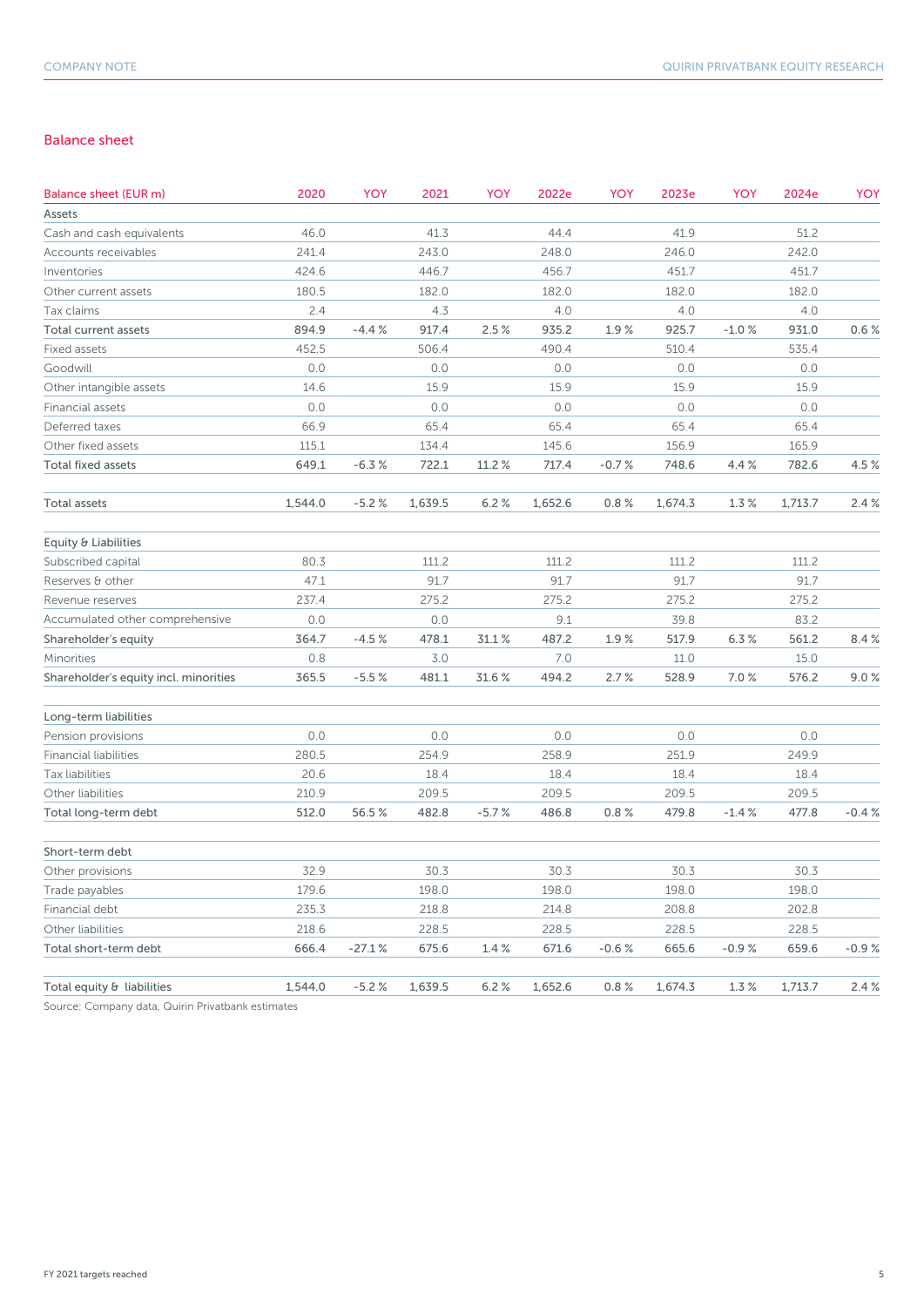### Financial key ratios

| <b>Key ratios</b>          | 2020    | 2021    | 2022e  | 2023e   | 2024e |
|----------------------------|---------|---------|--------|---------|-------|
| Per share data (EUR)       |         |         |        |         |       |
| EPS                        | $-0.48$ | $-0.02$ | 0.35   | 1.18    | 1.66  |
| Book value per share       | 19.4    | 18.3    | 18.7   | 19.8    | 21.5  |
| Free cash flow per share   | 2.1     | n.a.    | $-1.3$ | 0.4     | 0.7   |
| Dividend per share         | 0.00    | 0.00    | 0.00   | 0.00    | 0.00  |
| Valuation ratios           |         |         |        |         |       |
| EV/Sales                   | 0.55    | 0.48    | 0.45   | 0.27    | 0.25  |
| EV/EBITDA                  | 4.5     | 4.5     | 3.9    | 2.1     | 1.8   |
| EV/EBIT                    | 13.4    | 19.2    | 11.6   | 5.2     | 4.1   |
| $\mathsf{P}/\mathsf{E}$    | n.m.    | n.m.    | 27.5   | 8.2     | 5.8   |
| P/B                        | 0.5     | 0.5     | 0.5    | 0.5     | 0.4   |
| Dividend yield (%)         | $0.0$   | $0.0$   | $0.0$  | $0.0\,$ | $0.0$ |
| Growth                     |         |         |        |         |       |
| Sales growth (%)           | $-8.7$  | 6.7     | 4.7    | 4.5     | 3.5   |
| EBITDA growth (%)          | 23.1    | $-7.1$  | 13.1   | 15.8    | 9.0   |
| EBIT growth (%)            | 64.8    | $-35.1$ | 62.6   | 38.3    | 22.3  |
| EPS growth (%)             | n.m.    | n.m.    | n.m.   | 237.2   | 41.3  |
| Profitability ratios       |         |         |        |         |       |
| EBITDA margin (%)          | 12.3    | 10.7    | 11.6   | 12.8    | 13.5  |
| EBIT margin (%)            | 4.1     | 2.5     | 3.9    | 5.2     | 6.1   |
| Net margin (%)             | $-0.6$  | $0.0$   | 0.6    | 2.0     | 2.7   |
| ROCE (%)                   | 6.3     | $3.7$   | $6.0$  | $8.0\,$ | 9.4   |
| <b>Financial ratios</b>    |         |         |        |         |       |
| Total equity (EUR m)       | 364.7   | 478.1   | 487.2  | 517.9   | 561.2 |
| Equity ratio (%)           | 23.6    | 29.2    | 29.5   | 30.9    | 32.8  |
| Net financial debt (EUR m) | 528.8   | 497.2   | 494.1  | 483.7   | 466.3 |
| Net debt/Equity            | 0.2     | 0.3     | 0.3    | 0.3     | 0.3   |
| Interest cover             | 0.8     | 0.6     | 1.0    | 1.4     | 1.7   |
| Net debt/EBITDA            | 3.2     | 3.2     | 2.8    | 2.4     | 2.1   |
| Payout ratio (%)           | 0.0     | $0.0$   | 0.0    | $0.0\,$ | 0.0   |
| Working Capital (EUR m)    | 486.5   | 491.7   | 506.7  | 499.7   | 495.7 |
| Working capital/Sales      | 0.36    | 0.34    | 0.34   | 0.32    | 0.31  |

Source: Company data, Quirin Privatbank estimates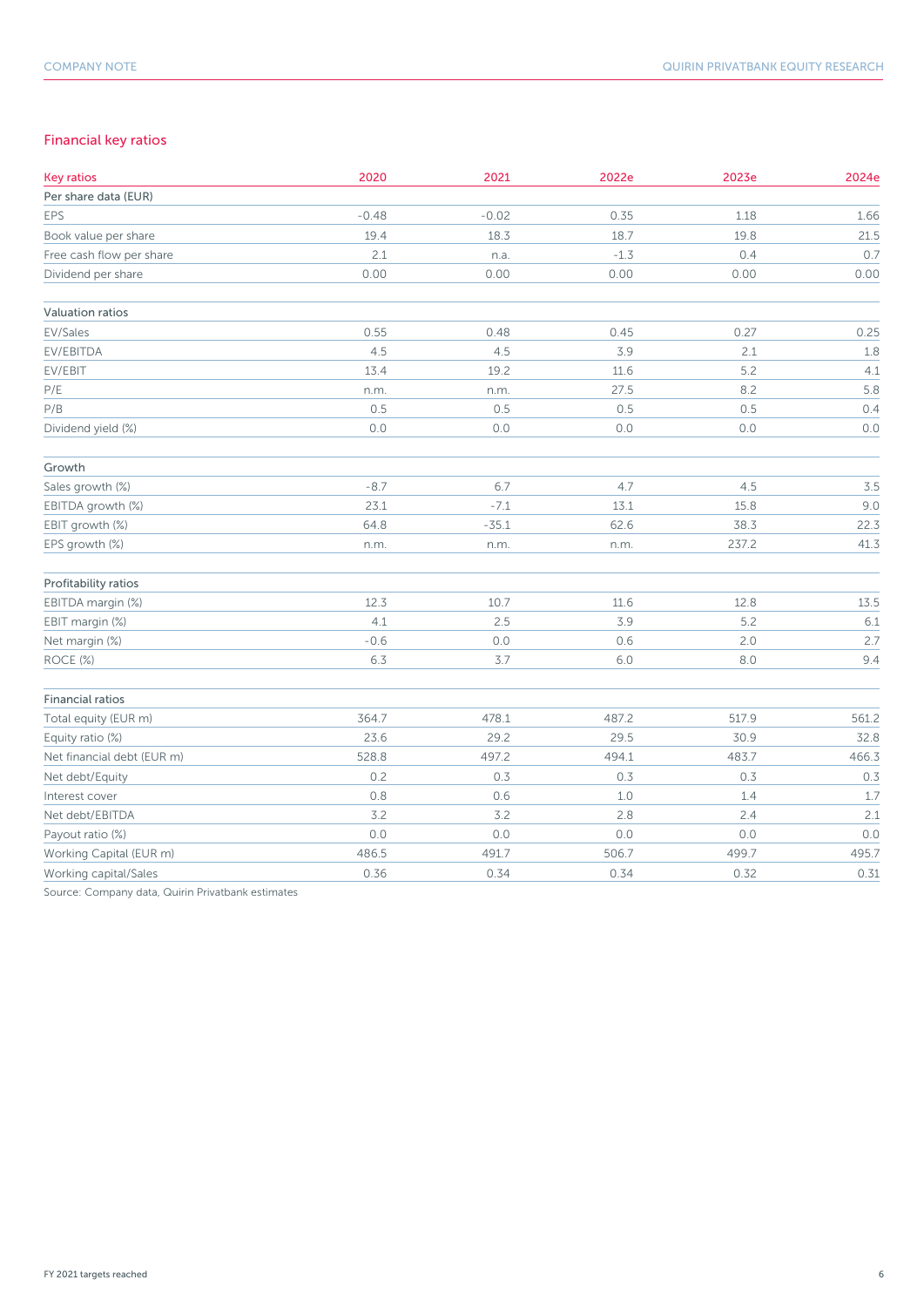### Legal Disclaimer

This report was completed 08/04/2022 12:40 CEST (Delegierte Verordnung 2016/958, Artikel 3 Absatz 1e)

This document has been prepared by Quirin Privatbank AG (hereinafter referred to as "the Bank"). This document does not claim completeness regarding all the information on the stocks, stock markets or developments referred to in it. On no account should the document be regarded as a substitute for the recipient procuring information for himself/herself or exercising his/her own judgments.

The document has been produced for information purposes for institutional clients or market professionals. Private customers, into whose possession this document comes, should discuss possible investment decisions with their customer service officer as differing views and opinions may exist with regard to the stocks referred to in this document.

This document is not a solicitation or an offer to buy or sell the mentioned stock.

The document may include certain descriptions, statements, estimates, and conclusions underlining potential market and company development. These reflect assumptions, which may turn out to be incorrect. The Bank and/or its employees accept no liability whatsoever for any direct or consequential loss or damages of any kind arising out of the use of this document or any part of its content.

Any forecasts or price targets shown for companies discussed in this document may not be achieved due to multiple risk factors including without limitation market volatility, sector volatility, corporate actions, the unavailability of complete and accurate information. For investments in foreign markets and instruments there are further risks, generally based on changes in economic and political environment, changes in financial conditions of the relevant company, on exchange rate changes, etc.

The Bank and/or its employees may hold, buy or sell positions in any securities mentioned in this document, derivatives thereon or related financial products. The Bank and/or its employees may underwrite issues for any securities mentioned in this document, derivatives thereon or related financial products or seek to perform capital market or underwriting services.

The Bank reserves all the rights in this document.

The preparation of this document is subject to regulation by German Law.

Remarks regarding to U.K. clients: Distribution of this material in the U.K.is governed by the FSA Rules. This Report is intended only for distribution to Professional Clients or Eligible Counterparties (as defined under the rules of the FSA) and is not directed at Retail Clients (as defined under the rules of the FSA).

#### Disclosures in respect of section 85 of the German Securities Trading Act, the market abuse regulation and the Commission Delegated Regulation (EU) 2016/958

Section 85 of the German Securities Trading Act in combination with the European regulations requires an enterprise preparing a securities analyses to point possible conflicts of interest with respect to the company that is the subject of the analyses. Catalogue of potential conflicts of interest:

- 1. The Bank and/or its affiliate(s) own a net long or short position exceeding the threshold of 0,5% of the total issued share capital of the company that is the subject of the Research Document, calculated in accordance with Article 3 of regulation (EU) No 236/2012 and with Chapter III and IV of Commission Delegated Regulation (EU) No 918/2012
- 2. The company that is the subject of the Research Document owns 5% or more in the total issued share capital of the Bank and/or its affiliate(s)
- 3. The Bank and/or its affiliate(s) was Lead Manager or Co-Lead Manager over the previous 12 months of a public offering of analyzed company
- 4. The Bank and/or its affiliate(s) act as Market Maker or Designated Sponsor for the analyzed company
- 5. The Bank and/or its affiliate(s) over the previous 12 months has been providing investment banking services for the analyzed company for which a compensation has been or will be paid
- 6. The responsible analyst named in this report disclosed a draft of the analysis set forth in this Research Document to the company that is the subject of this Research Document for fact reviewing purposes and changes were made to this Research Document before publication
- 7. The Bank and/or its affiliate(s) effected an agreement with the analyzed company for the preparation of the financial analysis
- 8. The Bank and/or its affiliate(s) holds a trading position in shares of the analyzed company
- 9. The Bank and/or its affiliate(s) has other important financial interests in relation to the analyzed company

In relation to the security or financial instrument discussed in this analyses the following possible conflict of interest exists: (7)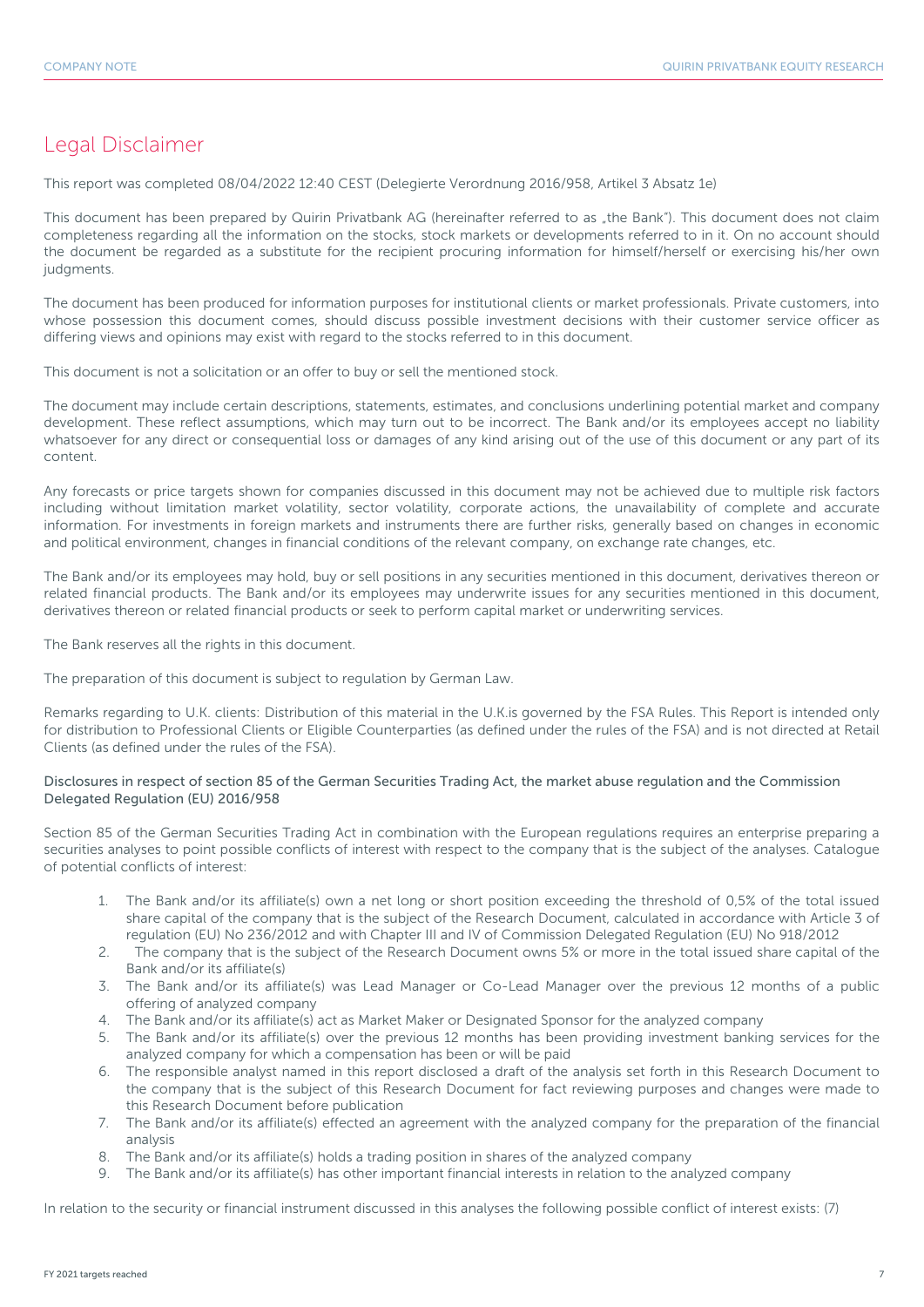The Bank have set up effective organizational administrative arrangements to prevent and avoid possible conflicts of interest and, where applicable, to disclose them. The Quirin research analysts involved in issuing research reports operate independently of Quirin Investment Banking business. Information barriers and procedures are in place between the research analysts and staff involved in securities trading for the account of Quirin or clients to ensure the price sensitive information is treated according to applicable laws and regulations.

The valuation underlying the rating of the company analyzed in this report is based on generally accepted and widely used methods of fundamental valuation, such as the DCF model, Free Cash Flow Value Potential, peer group comparison and – where applicable – a sum-of-the-parts model.

We do not commit ourselves in advance to whether and in which intervals an update is made. The document and the recommendation and the estimations contained therein are not linked – whether directly or indirectly – to the compensation of the analyst responsible for the document.

All share prices given in this equity analysis are closing prices from the last trading day before the publication date stated, unless another point in time is explicitly stated.

The rating in this report are based on the analyst´s expectation of the absolute change in stock price over a period of 6 to 12 months and reflect the analyst´s view of the potential for change in stock price as a percentage. The BUY and SELL ratings reflect the analyst´s expected high change in the value of the stock.

The levels of change expressed in each rating categories are:

 $BUY > +10%$ 

 $HOLD \le -10\%$  and  $\le +10\%$ 

 $SFII > -10%$ 

#### Analyst certification

Katharina Schmenger, financial analyst, hereby certifies that all of the views expressed in this report accurately reflect my personal views about any and all of the subject securities or issuers discussed herein. In addition, I hereby certify that no part of my compensation was, is, or will be, directly or indirectly related to the specific recommendations or views expressed in this research report, nor is it tied to any specific investment banking transaction performed by the Bank or its affiliates.

#### Price and Rating History (last 12 months)

| Date       | Price target-EUR | Rating | Initiation |
|------------|------------------|--------|------------|
| 08.04.2022 | 13.00            | Buv    |            |
| 07.03.2022 | 13.00            | Buv    |            |
| 23.02.2022 | 13 O.O           | Buv    | 23 02 2022 |

Bank distribution of ratings and in proportion to investment banking services can be found on the internet at the following address:

#### https://www.quirinprivatbank.de/kapitalmarktgeschaeft/institutionelles-research

Bank disclosures, conflict of interest on complete list of financial analysis on the last 12 month can be found on the internet at the following address:

#### https://research.quirinprivatbank.de/content/disclosures

#### Competent supervisory authority

Bundesanstalt für Finanzdienstleistungsaufsicht - BaFin – (Federal Financial Supervisory Authority), Graurheindorfer Str. 108 , 53117 Bonn

#### Contact Quirin Privatbank AG Frankfurt am Main

Schillerhaus / Schillerstraße 20 / 60313 Frankfurt am Main

Management Board: Karl Matthäus Schmidt • Johannes Eismann •